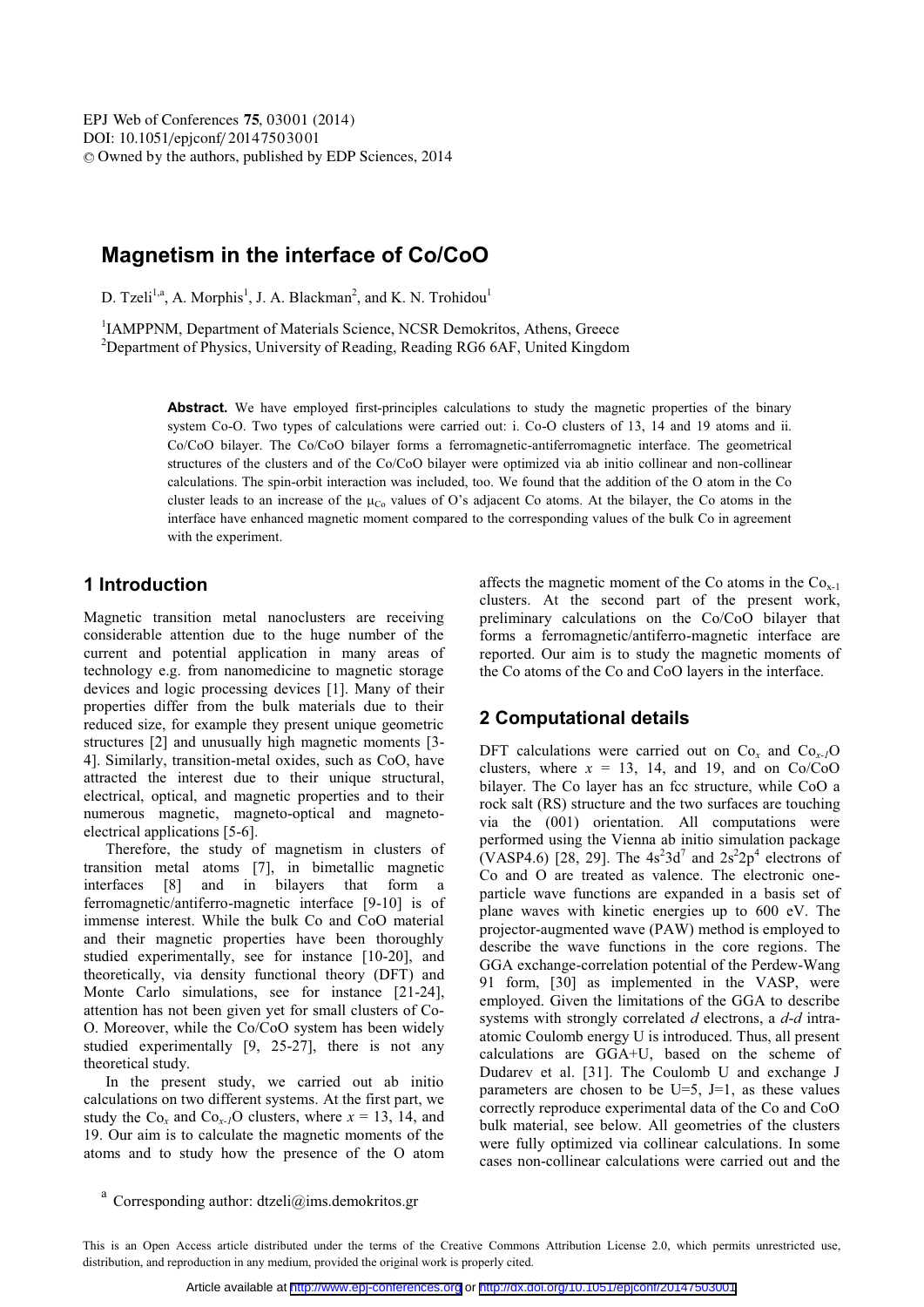spin-orbit coupling was included, too. In the case of the bilayer, its geometry was optimized via collinear calculations. All Hellman-Feynman forces for each atom are  $\langle 0.005 \text{ eV/A}$ . Only the Γ point was sampled in the calculations of the clusters, while the Brillouin zone for the bilayer is sampled by a mesh of 9×9×1 Monkhorst-Pack k-grid. For the calculations of the Co(fcc) and CoO(RS) bulk materials unit shells up to 16 atoms were used and both the 9×9×9 and 11×11×11 Monkhorst-Pack k-grid were applied.

## **3 Results and Discussion**

#### **3.1 Bulk Co and CoO**

The Coulomb U and exchange J parameters are chosen to be U=5, J=1, as these values correctly reproduce most of the experimental data of the Co and CoO bulk material, i.e., the magnetic moments of Co atoms  $(\mu_{\text{Co}})$ , the lattice constants (a), and the band gap of CoO (RS). Our calculated data along with the experimental values are presented in Table 1. The CoO(RS) has been calculated as an antiferromagnetic material with a type-II AFM ordering, where the magnetic moments on  $Co<sup>2+</sup>$  ions within the same (111) plane are parallel and antiparallel to each other between the adjacent (111) planes. The type-II AFM ordering has been has been confirmed both experimentally [12-13] and theoretically [21].

**Table 1.** Lattice constants (a in Å), magnetic moments of Co atoms ( $\mu_{Co}$  in  $\mu_B$ ), charge of Co and O ( $q_{co}$  and  $q_O$  in e) and the band gap (in eV) of Co (fcc) and CoO (RS) bulk materials.

|                 | Co(fcc) |                              | CoO(RS)   |                                                |
|-----------------|---------|------------------------------|-----------|------------------------------------------------|
|                 | $GGA+U$ | expt                         | $GGA+U$   | expt                                           |
| a               | 3.56    | $3.548 -$<br>$3.573^{\circ}$ | 4.27      | $4.2667^{\circ}$                               |
| $\mu_{Co}$      | 1.78    | $1.751^b$                    | 2.71      | $3.35^d$ ,<br>3.8, <sup>e</sup><br>$3.98(6)^f$ |
| $q_{Co}/q_{O}$  | 8.27    |                              | 7.81/4.94 |                                                |
| <b>Band</b> gap |         |                              | 2.69      | $2.5 \pm 0.3$ <sup>g</sup>                     |

<sup>a</sup> The lattice constant depends on temperature, Ref. 14-15. <sup>b</sup> Ref. 16. <sup>c</sup> Ref. 17. <sup>d</sup> Ref. 18. <sup>e</sup> Ref. 12. <sup>f</sup> Ref 19. <sup>g</sup> Ref 20.

We should note that for the bulk Co(fcc), both GGA and GGA+U methods, computed the same **a** and  $\mu_{Co}$ values, in complete agreement with the experimental data. For the bulk CoO(RS), the GGA method predict correctly only the lattice constant, while the GGA+U method predict correctly both the lattice constant and the band gap, but there is a deviation of the  $\mu_{\text{Co}}$  values from the experimental ones. The present computed  $\mu_{Co}$  value for the bulk CoO are in complete agreement with previous calculated values 2.77 [23], 2.4-2.7 [24], 2.41- 2.67 [21]. However, all underestimate the experimental findings, where a value ranging from 3.35 to 3.98(6)  $\mu_B$  is predicted. The underestimation of the theoretical results

comes from the orbital contribution to the magnetic moment, which is argued to be comparable large [24]. Calculations on  $CoO<sub>6</sub>$  octahedral complex predict an orbital moment of 1.39 μ<sub>B</sub> and spin moment of 2.62 μ<sub>B</sub>, the same value with calculated magnetic moments of the bulk, see Table 1 and references [21, 23, 24]. Nevertheless, here, we study how the  $\mu_{Co}$  magnetic moments are changed from  $Co_x$  clusters to  $Co_{x-1}O$  and in the interface of Co/CoO bilayers. Thus, even though we have some differences with the experimental values, we are interested for the relative changes. Finally, we have to add that the oxygen atoms in CoO carry no magnetic moment.

#### **3.2 Co***x* **clusters, x = 13, 14 and 19**

We computed the three clusters shown in figure 1 containing 13, 14 and 19 atoms, respectively. Their equilibrium structures are an icosahedron, a cube and a double icosahedron. The magnetic moments of the Co atoms are given in Table 2 and they are enhanced over the bulk values, see Table 1, in agreement with the experimental findings [32-34], where values of 2.08±0.20  $\mu_B$  are measured for clusters of 20-200 atoms [32]. In the case of the cluster  $Co<sub>14</sub>$ , which has the structure of the bulk Co(fcc), our computations shows that the crystal directions in order of increasing difficulty of magnetization axis is [110], [100], [111], while in the bulk we found that it changes to [111], [110], [100] in complete agreement with the experimental findings [10]. The difference in the order of the easy magnetization axis is attributed to the finite size effects of the system that affect their magnetic properties.



**Fig. 1.**  $Co<sub>13</sub>$ ,  $Co<sub>14</sub>$ , and  $Co<sub>13</sub>$  clusters.

**Table 2.** Calculated GGA+U magnetic moments of the Co atoms in  $Co_x$  and  $Co_{x-1}O$  clusters.

|          | Co <sub>x</sub> | $Cox-1O$    |
|----------|-----------------|-------------|
| $x = 13$ | $1.8 - 2.2$     | $1.9 - 2.3$ |
| $x = 14$ | $1.9 - 2.0$     | $1.7 - 2.1$ |
| $x = 19$ | $1.9 - 2.0$     | $1.9 - 2.4$ |

#### **3.3 Cox-1O clusters, x = 13, 14 and 19**

Generally, the systematic search for the most stable structures of a given cluster is a very demanding task as it involves the scan of the potential energy surface. Specifically for a cluster having transition metals, it is even more difficult because of: a. the dominant role of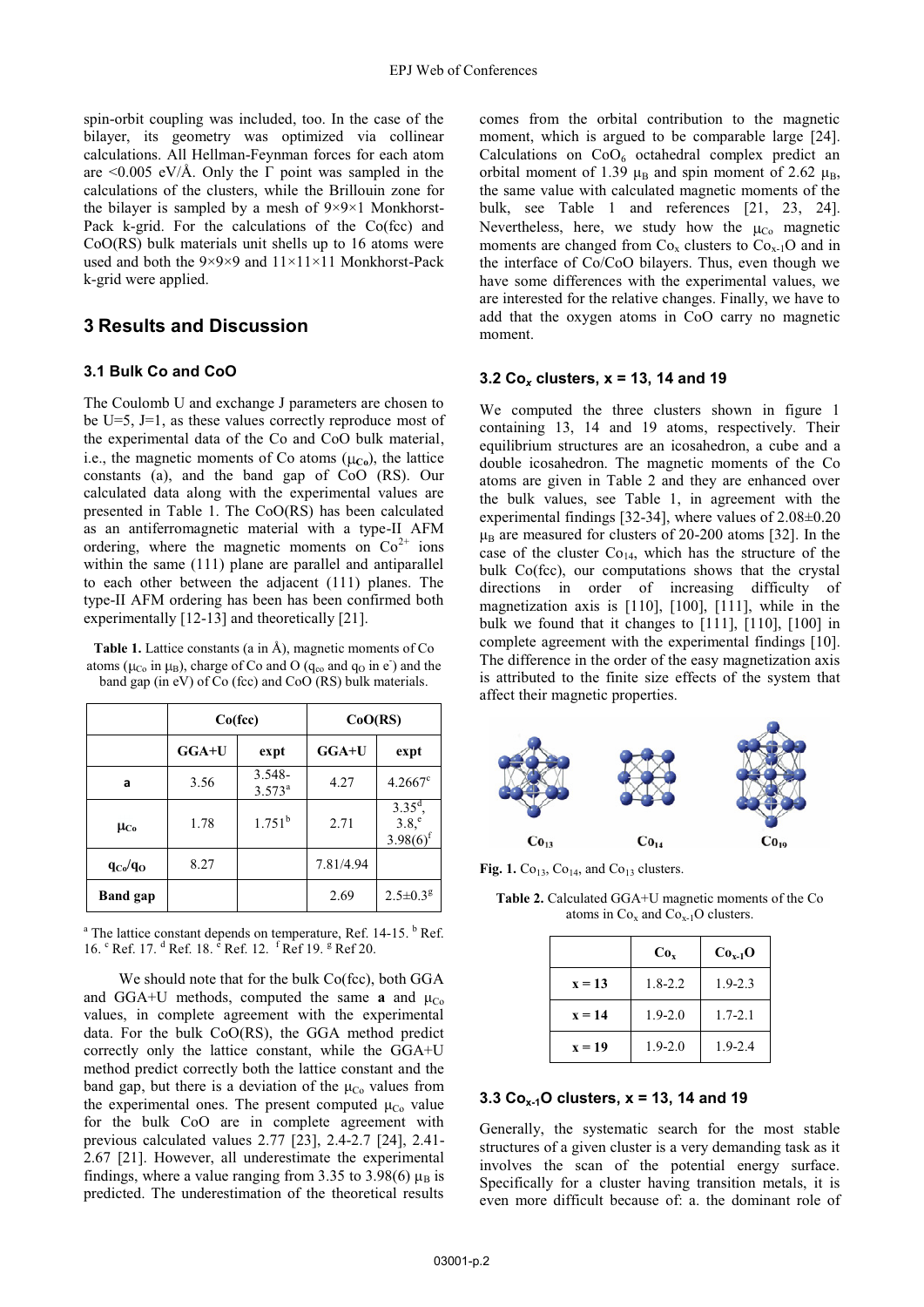the d-electrons which are relatively strong localized, they have directional bonding and high density of states around the Fermi energy; b. the presence of many closelying electronic configurations with different spin, c. the need of an accurate treatment of the exchange-correlation effects within the DFT methodology [35]. The task becomes even more demanding when someone has to calculate magnetic structures.



**Fig. 2.**  $Co_{12}O$  clusters: Three magnetic structures viewed from two different angles. Energy differences from the lowest in energy magnetic structure in parentheses (Co: light balls (blue online) and O: dark grey (red online)

In the present calculations of the  $Co_{x-1}O$  clusters, initially we replaced a Co atom with an O atom. There are 3, 2 and 4 inequivalent sites at the three  $Co<sub>13</sub>, Co<sub>14</sub>$ , and  $Co_{13}$  clusters, respectively. Then, the clusters were optimized and stable magnetic structures were obtained.



**Fig. 3.**  $Co_{13}O$  clusters: **a** is nomagnetic structure; **b** and **c** are magnetic structures. The **a** and **b** magnetic structures viewed from two different angles. Energy differences from the lowest in energy magnetic structure in parentheses (Co: light balls (blue online) and O: dark grey (red online)

The lowest calculated magnetic structures are depicted in figures 2-4 along with the energy differences from the lowest in energy magnetic structure. Three minima are given for the  $Co_{12}O$  cluster, two for the  $Co<sub>13</sub>O$  cluster and 5 for the  $Co<sub>18</sub>O$  cluster. In the lowest stable magnetic structures, the O atom prefers to be in an outer position rather than in the center of the cluster. Thus, while for the  $Co_{12}O$  cluster the substitution of the inner Co atom with an O atom does not lead to a stable magnetic structure, and geometry optimization results in being the O atom in an external position, for the  $Co_{18}O$ cluster, results in a stable magnetic structure (figure 4, **e** structure), but it is located very high, at 3.3 eV above the lowest in energy structure. For the case of the  $Co<sub>12</sub>O$  a

symmetric no magnetic structure (**a**) has been calculated, see figure 3, but when magnetic calculations were carried out, this structure was not stable and it was turned out to the stable magnetic structure **b**, where the symmetry is broken. Finally, for the case of the  $Co_{18}O$ , many minima structures were obtained. Three of them (**a-c**) are practically energetically degenerate, see figure 4.



**Fig. 4.**  $Co_{18}O$  clusters: Energy differences from the lowest in energy magnetic structure in parentheses (Co: light balls (blue online) and O: dark grey (red online)

The magnetic moments of the Co atoms are presented in Table 2. Similar results for all magnetic minima structures were obtained regarding the magnetic moments of the Co atoms. The replacement of a Co atom with an O atom results in a small increase of the average magnetic moment of the Co atoms of the cluster. The largest increase is observed for O's adjacent Co atoms. Moreover, very small less than 0.1  $\mu_B$  magnetic moments are induced in the O atoms. We should note that we relaxed some of the calculated structures with noncollinear initial spin structures and collinear magnetic structures were obtained, showing that the preference of the noncollinearity plays no important role here. However, furthermore calculations will be conducted to confirm this result.

#### **3.4 Co/CoO bilayers**



**Fig. 5.** Co/CoO bilayer: The super-cell with its 12 atoms which are shown as balls. The atoms of the adjacent super-cells are dull. (Co: light balls (blue online) and O: dark grey (red online).

Preliminary magnetic calculations on the interface of the Co/CoO bilayer were carried out. Our model consists of 6 layers, 3 layers of Co and 3 layers of CoO, see figure 6.